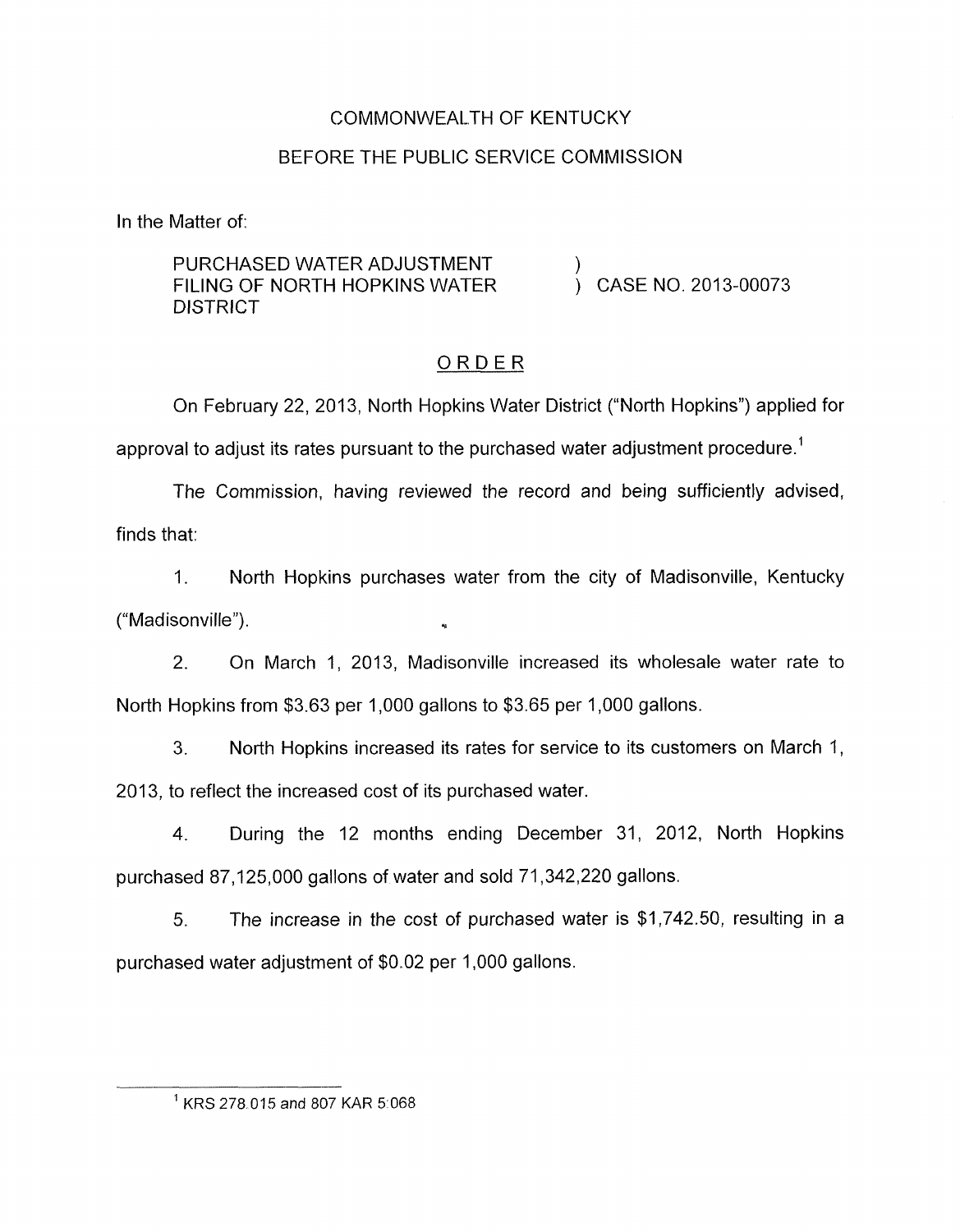6. The purchased water adjustment of \$0.02 per 1,000 gallons, as calculated in Appendix A to this Order, is fair, just, and reasonable and should be approved.

*7.* North Hopkins' proposed rates, which are set forth in Appendix B, are fair, just, and reasonable.

IT IS THEREFORE ORDERED that:

1. North Hopkins' proposed water adjustment of \$0.02 per 1,000 gallons is approved for water service rendered on and after March 1, 2013.

2. North Hopkins' proposed rates are approved.

3. North Hopkins' tariff sheet, submitted with its application, is approved as filed.

By the Commission



**ATT** Executive Director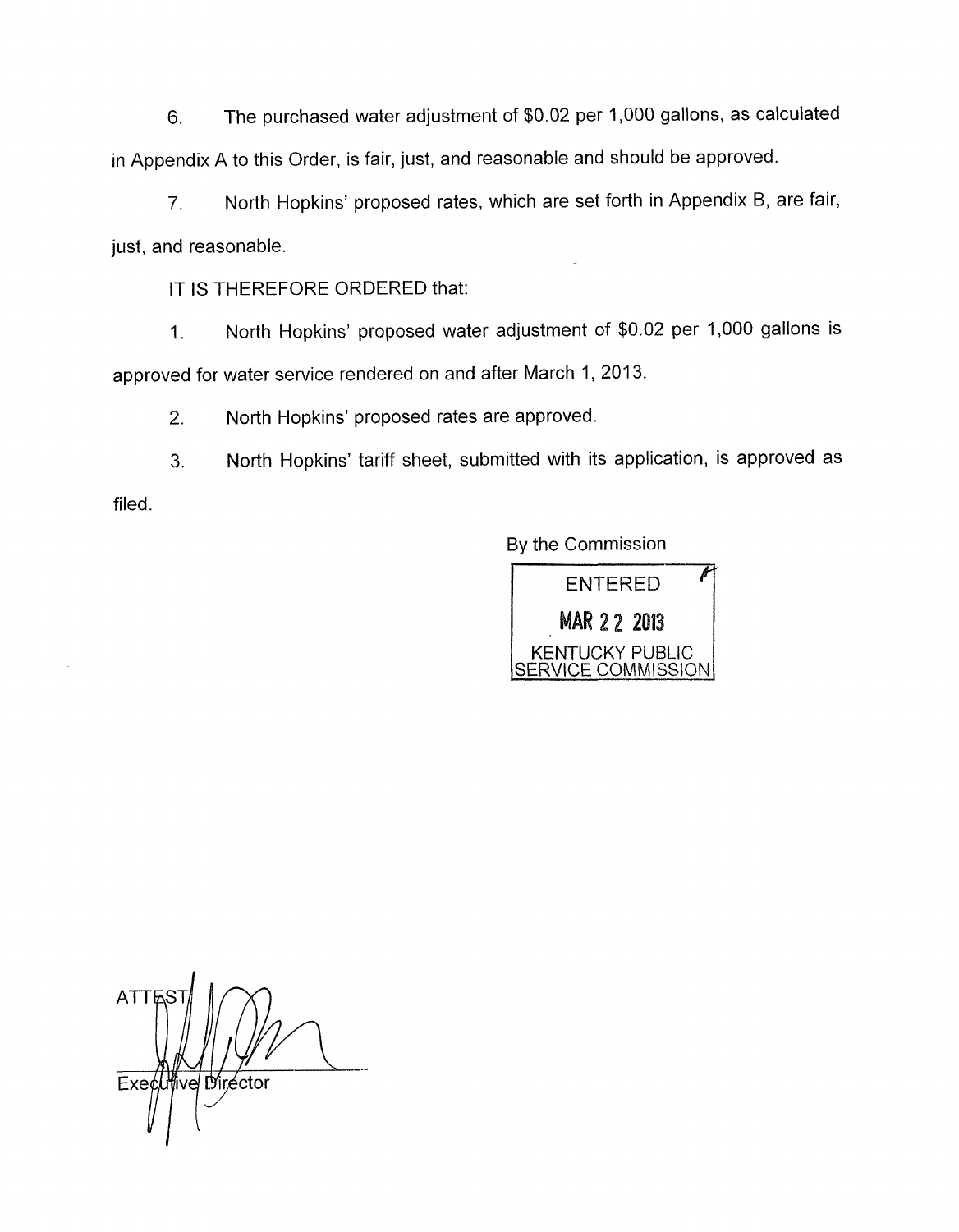# APPENDIX A

# APPENDIX TO AN ORDER OF THE KENTUCKY PUBLIC SERVICE COMMISSION IN CASE NO. 2013-00073 DATED MAR 2 2 2013

|                                                                | New Rate                                   | <b>Base Rate</b>                           |
|----------------------------------------------------------------|--------------------------------------------|--------------------------------------------|
| North Hopkins Water<br>Purchases in gallons<br>Volumetric rate | 87,125,000<br>\$3.65/1,000<br>\$318,006.25 | 87,125,000<br>\$3.63/1,000<br>\$316,263.75 |
| Increased water cost                                           |                                            | \$1,742.50                                 |
| Increased water cost<br>Divided by gallons sold/1,000          |                                            | \$1,742.50<br>71,342,220<br>\$0.024        |
| Purchased water adjustment factor                              |                                            | \$0.02 Per 1,000 Gallons                   |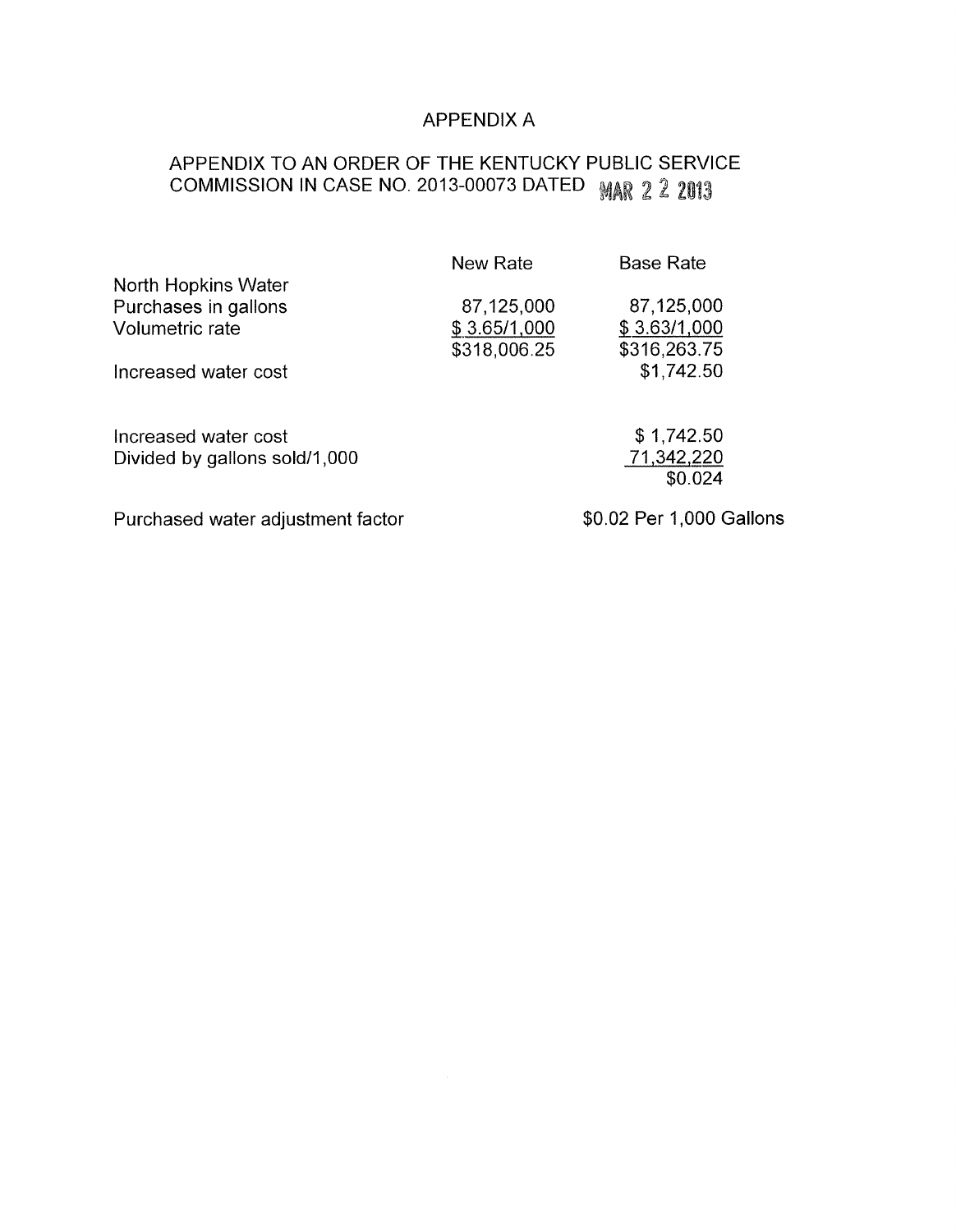#### APPENDIX B

#### APPENDIX TO AN ORDER OF THE KENTUCKY P COMMISSION IN CASE NO. 2013-00073 DATED E

The following rates and charges are prescribed for the customers in the area served by North Hopkins Water District. All other rates and charges not specifically mentioned herein shall remain the same as those in effect under authority of the Commission prior to the effective date of this Order.

## Monthly Water Rates

| 5/8-Inch Meter   |        |                |          |                   |
|------------------|--------|----------------|----------|-------------------|
| First            | 2,000  | gallons        | \$23.40  | Minimum bill      |
| <b>Next</b>      | 2,000  | gallons        | 11.40    | per 1,000 gallons |
| <b>Next</b>      | 3,000  | gallons        | 9.05     | per 1,000 gallons |
| <b>Next</b>      |        | 3,000 gallons  | 7.90     | per 1,000 gallons |
| All Over         | 10,000 | gallons        | 6.10     | per 1,000 gallons |
| 3/4-Inch Meter   |        |                |          |                   |
| First            | 3,000  | gallons        | \$34.80  | Minimum bill      |
| <b>Next</b>      | 1,000  | gallons        | 11.40    | per 1,000 gallons |
| <b>Next</b>      | 3,000  | gallons        | 9.05     | per 1,000 gallons |
| <b>Next</b>      |        | 3,000 gallons  | 7.90     | per 1,000 gallons |
| All Over         | 10,000 | gallons        | 6.10     | per 1,000 gallons |
| 1-Inch Meter     |        |                |          |                   |
| First            | 5,000  | gallons        | \$55.25  | Minimum bill      |
| <b>Next</b>      | 2,000  | gallons        | 9.05     | per 1,000 gallons |
| <b>Next</b>      | 3,000  | gallons        | 7.90     | per 1,000 gallons |
| All Over         |        | 10,000 gallons | 6.10     | per 1,000 gallons |
| 1 1/2-Inch Meter |        |                |          |                   |
| First            | 10,000 | gallons        | \$97.05  | Minimum bill      |
| All Over         | 10,000 | gallons        | 6.10     | per 1,000 gallons |
| 2-Inch Meter     |        |                |          |                   |
| First            |        | 15,000 gallons | \$127.55 | Minimum bill      |
| All Over         |        | 15,000 gallons | 6.10     | per 1,000 gallons |
| 3-Inch Meter     |        |                |          |                   |
| First            | 30,000 | gallons        | \$219.05 | Minimum bill      |
| All Over         | 30,000 | gallons        | 6.10     | per 1,000 gallons |